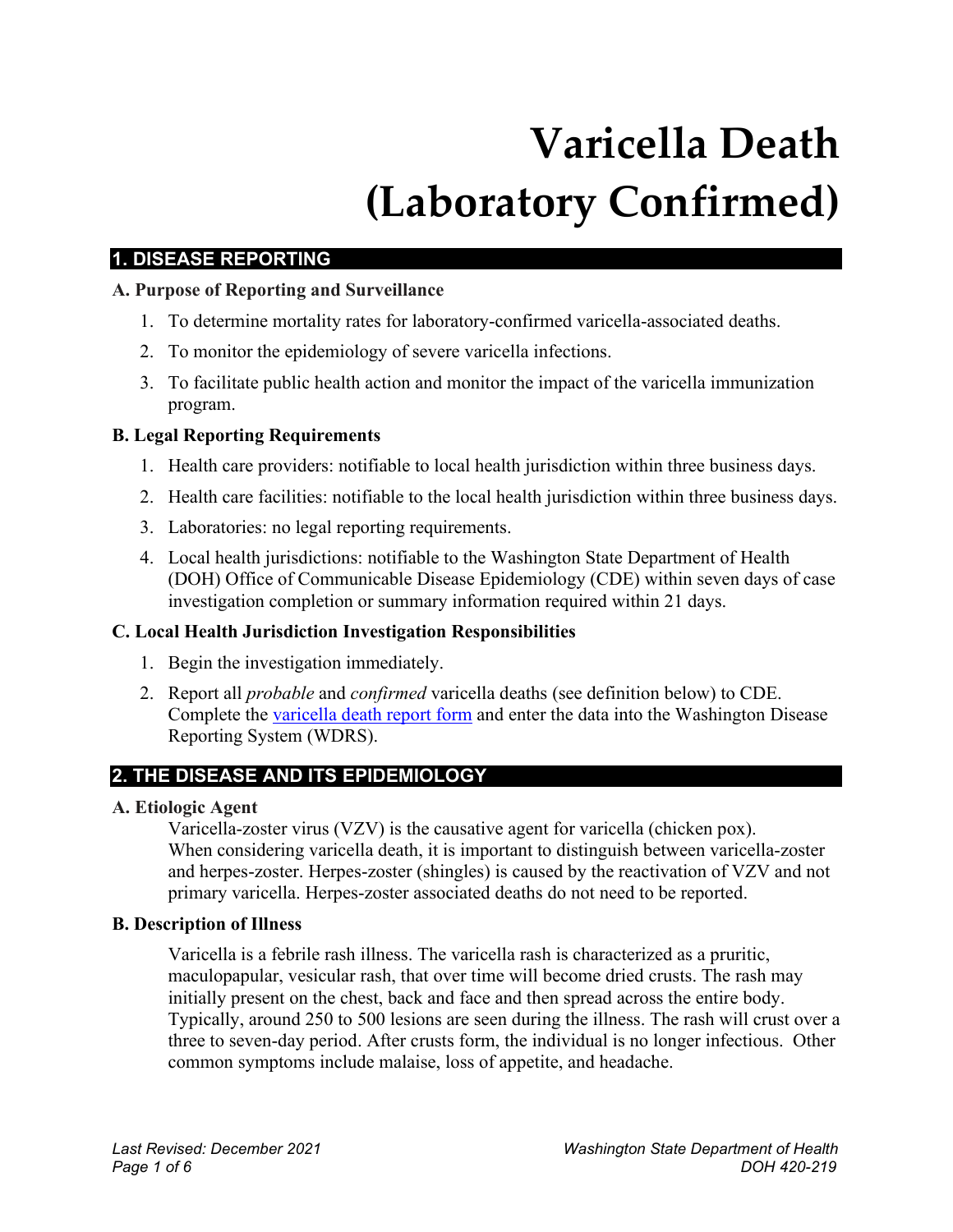Those who are immunocompromised or are pregnant may be at higher risks of severe disease, complications, or death. [Serious complications from varicella disease](https://www.cdc.gov/chickenpox/about/complications.html) include secondary bacterial infections, pneumonia, encephalitis, and death.

Varicella can also occur in individuals who have been vaccinated. This is called modified or breakthrough varicella. The rash may present atypically with fewer lesions (<50), mild disease, and a shorter duration of rash. Breakthrough varicella is still contagious, but is much less so compared to an unvaccinated individual.

#### **D. Reservoir**

The only reservoir of VZV is humans and disease can only occur in humans. After primary varicella (chicken pox), the virus does remain latent in the sensory-nerve ganglia. Latent VZV could reactivate causing herpes-zoster (shingles). A susceptible person exposed to VZV from shingles may develop chicken pox.

#### **E. Modes of Transmission**

Varicella is spread from person to person and is highly infectious. Transmission requires direct contact with someone with either chicken pox or shingles. Viral particulates from the skin lesions and infectious respiratory particulates can be aerosolized and inhaled, causing transmission. In utero infection can also occur.

## **F. Incubation Period**

Ten to 21 days. Most cases occur between 14 to 16 days after contact with the virus.

## **G. Period of Communicability**

It is estimated that varicella communicability begins one to two days prior to the onset of rash and ends after all the lesions have crusted, which is usually three to seven days.

For contact tracing purposes, the deceased person should be considered to have been contagious for the two days prior to rash onset and until all lesions have crusted over or seven days after rash onset, whichever was longer. Please note that for immunocompromised individuals, the duration of communicability may be longer.

## **H. Treatment**

In healthy individuals, there is no recommended antiviral treatment recommended for varicella. Taking aspirin containing medication to relieve fever associated with varicella is not recommended because the use of aspirin or aspirin-containing medication for children with chicken pox has shown to be associated with higher risk of Reye's syndrome. Reye's syndrome severely affects the liver and brain and can cause death. The American Academy of Pediatrics also recommends against treatment with ibuprofen as that as shown to be associated with fatal bacterial skin infections.

For those above the age of 12 and those who are at higher risk of severe disease or complications, oral or intravenous acyclovir can be used.

(For more information, see: [https://www.cdc.gov/chickenpox/about/prevention](https://www.cdc.gov/chickenpox/about/prevention-treatment.html)[treatment.html\)](https://www.cdc.gov/chickenpox/about/prevention-treatment.html)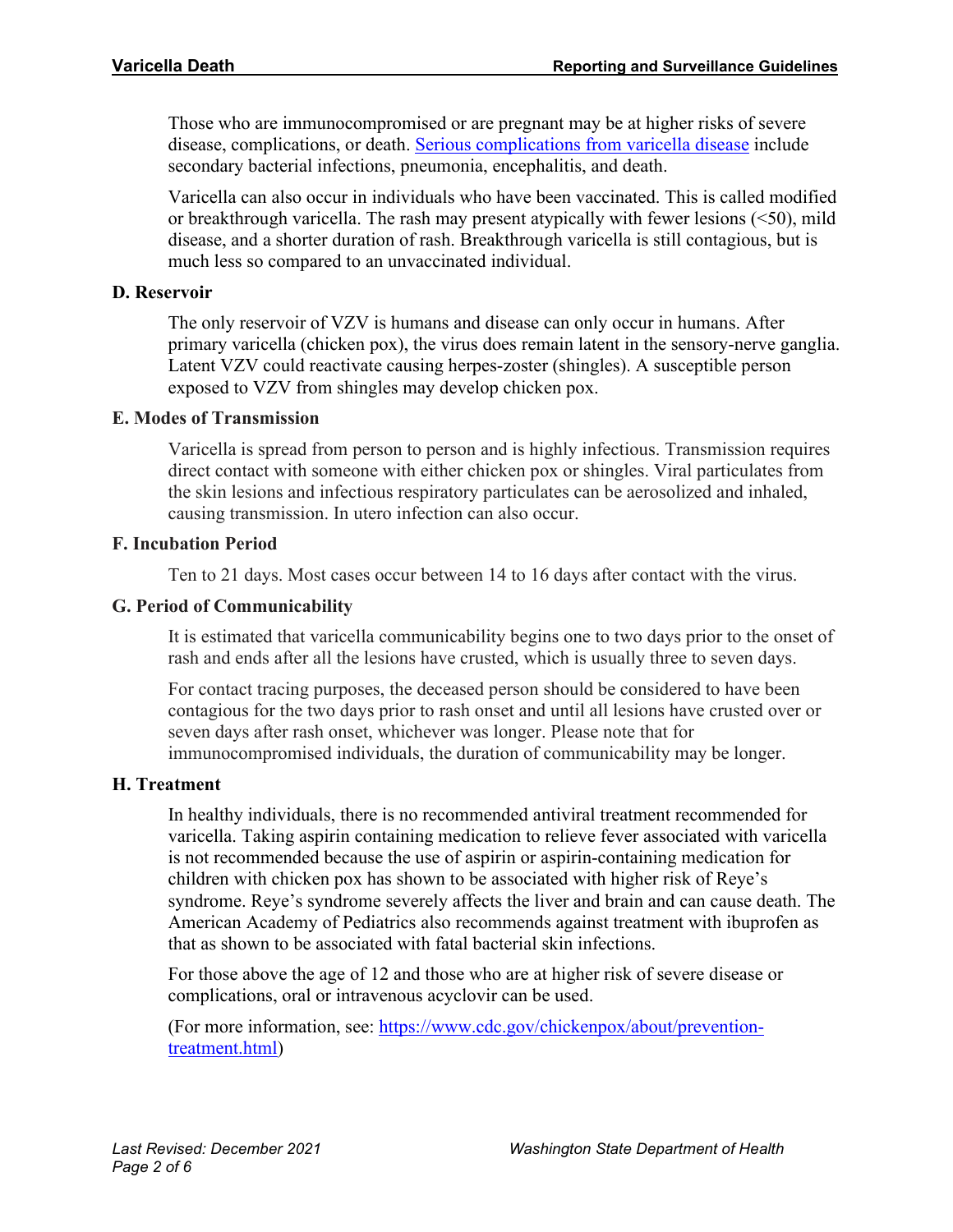## **I. Immunity**

Those who have been vaccinated or those who have been previously infected are considered immune.

The Advisory Committee on Immunization Practices (ACIP) recommends that those who do not have evidence of immunity to be vaccinated. Two doses are recommended.

Here is the ACIP varicella recommendation:

*Routine two-dose vaccination:* 

- First dose at age 12 through 15 months
- Second dose at age four through six years

*Second dose catch up vaccination:*

• If the second dose is administered after the seventh birthday, the minimum interval between doses is  $\geq$ 3 months for children age <13 years and four weeks for persons age  $\geq$ 13 years

*Adolescents and Adults (≥ age 13 years) without other evidence of immunity:*

- Give two doses four to eight weeks apart
- If it has been more than eight weeks since the first dose, the second dose may be given without restarting the schedule

<https://www.cdc.gov/vaccines/vpd/varicella/hcp/recommendations.html>

Other evidence of immunity, in addition to documentation of vaccination, is laboratory evidence of immunity or lab-confirmed disease, birth in the US before 1980 (not for those who are pregnant, work in health care settings, or immunocompromised), and diagnosis or verification of history of chickenpox or shingles by a health care provider.

## **3. CASE DEFINITIONS**

#### **A. Clinical Criteria for Diagnosis**

An illness with acute onset of diffuse (generalized) maculopapular vesicular rash without other apparent cause. In vaccinated persons varicella that develops more than 42 days after vaccination (breakthrough disease) due to infection with wild-type VZV, is usually mild, with fewer than 50 skin lesions and of shorter duration of illness. The rash may also be atypical in appearance (maculopapular with few or no vesicles).

## **B. Laboratory Criteria for Diagnosis**

Demonstration of VZV DNA by polymerase chain reaction (PCR) tests from a clinical specimen, ideally scabs, vesicular fluid, or cells from the base of a lesion is the preferred method for varicella diagnosis. PC is also useful for confirming breakthrough disease. Other methods, such as DFA and culture, are available for diagnosis but are less sensitive and specific than PCR.

Positive serologic test for varicella-zoster immunoglobulin M (IgM) antibody when varicella-like symptoms are present.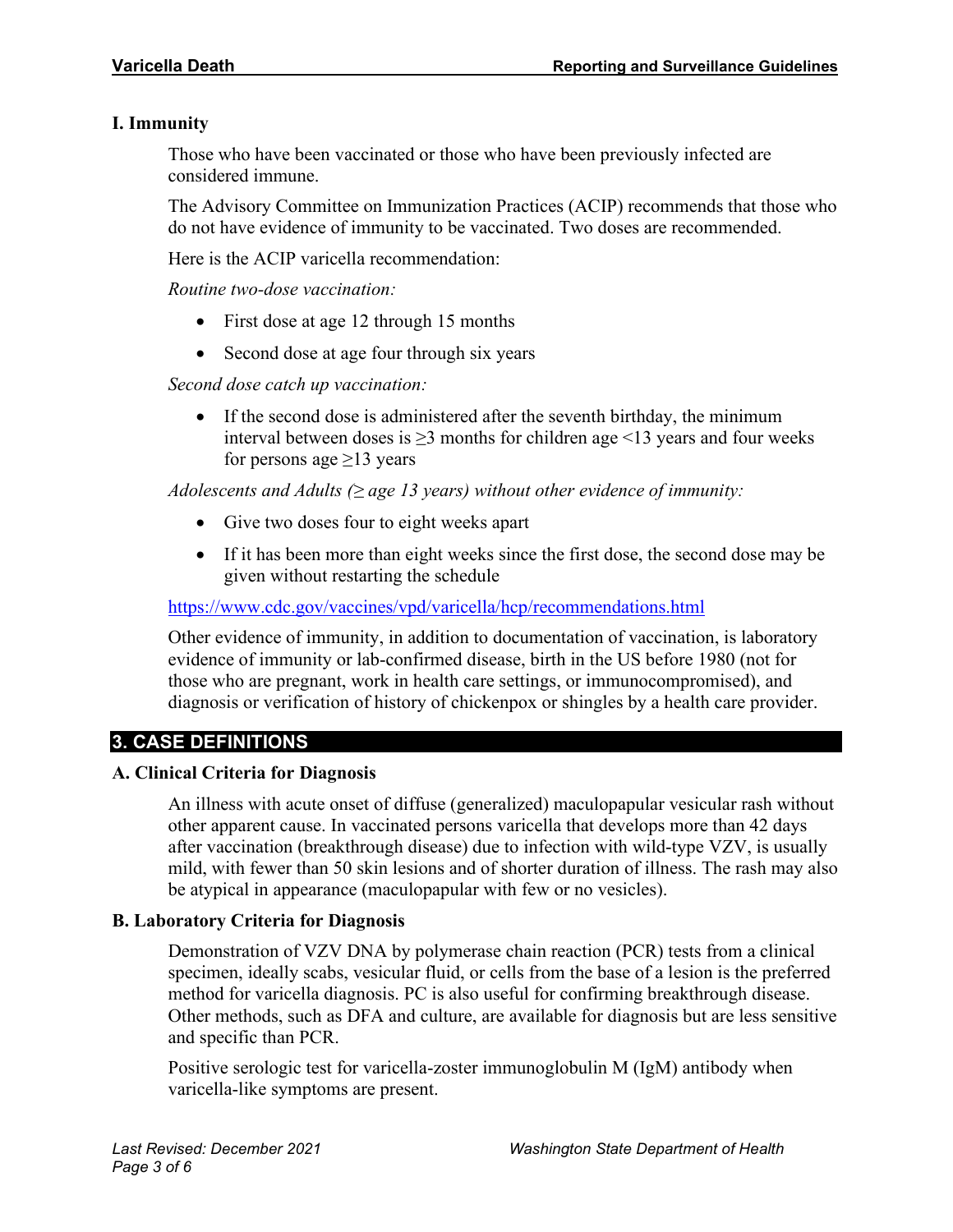Four-fold or greater rise in serum varicella immunoglobulin G (IgG) antibody titer by any standard serologic assay between acute and convalescent sera.

For both unvaccinated and vaccinated persons, PCR is the most reliable method for confirming infection.

## **C. Case Definition**

*Varicella death case classification (1998)*

**Probable:** A probable case of varicella which contributes directly or indirectly to acute medical complications which result in death

**Confirmed:** A confirmed case of varicella which contributes directly or indirectly to acute medical complications which result in death

*Varicella case classification (2010)*

**Probable:** A case that meets the clinical case definition, is not laboratory confirmed, and is not epidemiologically linked to another probable or confirmed case.

**Confirmed:** A case that is laboratory confirmed or that meets the clinical case definition and is epidemiologically linked to a confirmed or a probable case

# **4. DIAGNOSIS AND LABORATORY SERVICES**

#### **A. Diagnosis**

Varicella death should be laboratory confirmed. Additionally, it is important to distinguish between varicella-zoster and herpes-zoster. Only varicella-zoster (primary varicella) associated deaths need to be reported. To distinguish between varicella-zoster and herpes-zoster, immunity and history of previous varicella disease should be assessed and if needed, further testing can be pursued.

- 1. **Detection of VZV nucleic acid by Polymerase Chain Reaction (PCR):** Using PCR to detect VZV in skin lesions (vesicles, scabs/crusts, maculopapular lesions) is the most sensitive method to confirm diagnosis of varicella. Vesicular lesions or scabs are the best samples. It may be difficult to collect specimens from maculopapular lesions. The best samples are ones collected by unroofing a vesicle, especially one that is fresh, fluid filled, then using a polyester swab and rubbing the swab against the base of the lesion. Other sources such as nasopharyngeal secretions, saliva, blood, urine, bronchial washings, and cerebrospinal fluid, however, these are not preferred because of lower sensitivity.
- 2. **Viral culture of VZV:** VZV can also be isolated from tissue culture, although, compared to the PCR and DFA methodologies, it takes more time and is less sensitive. This is because the viral proteins remain detectable for a longer period even if viral replication has ended. PCR may continue to be positive when there is no growth/replication through viral culture. Viral culture may fail to confirm for as many as 50 percent of varicella infections. VZV can be isolated from blood and CSF, however, often not from crusted lesions.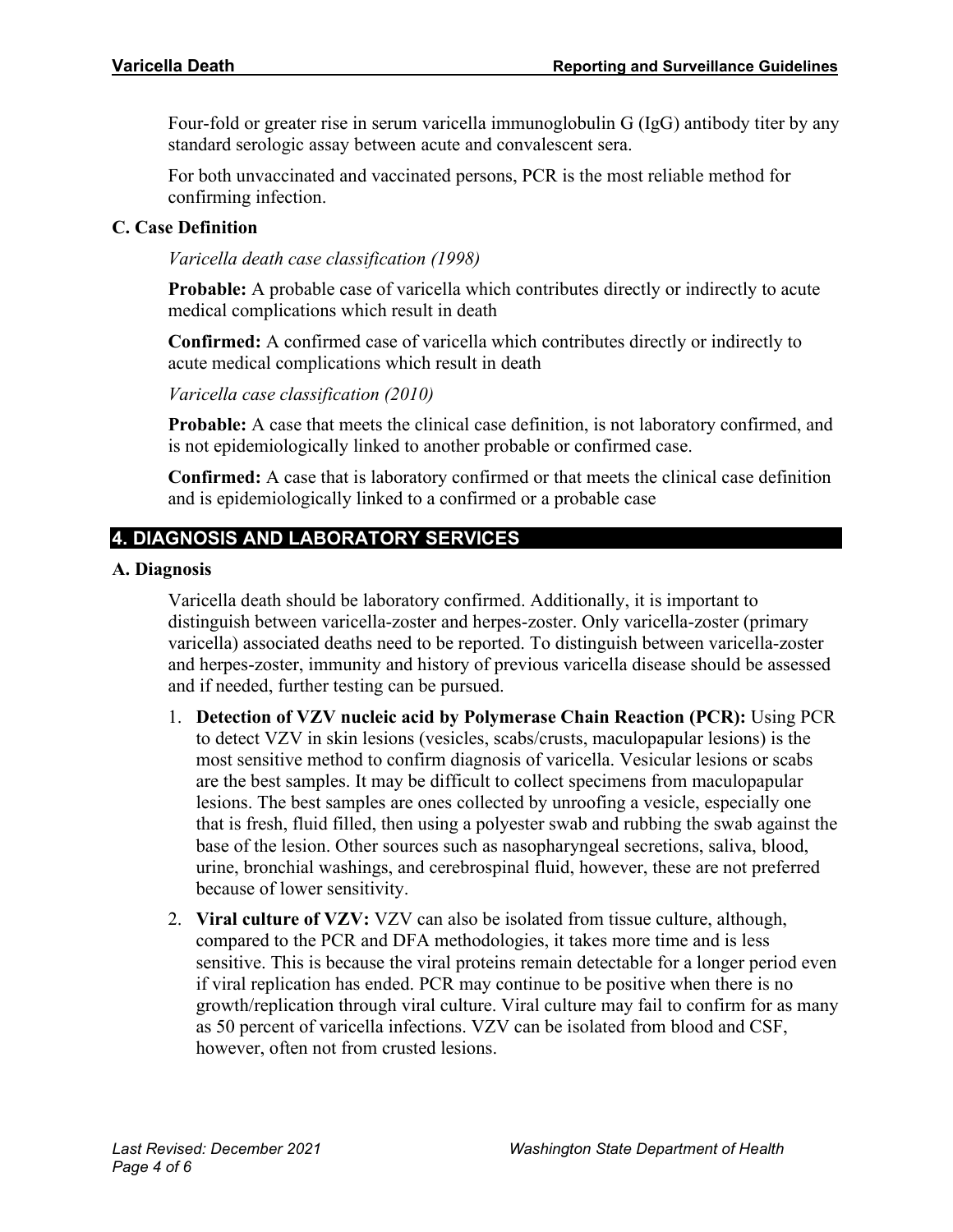3. **Serologic test:** Positive IgM can be an indication of recent active VZV infection but it does not distinguish between primary infection, reinfection, or reactivation. This is because IgM only lasts a short period of time after infection and can reemerge after each infection.

## **B. Services Available at the Washington State Public Health Laboratories (PHL)**

In situations where public health action may be indicated, PHL can test for VZV using the RT-PCR methodology.

Refer to: [Specimen Collection and Submission Instructions](https://www.doh.wa.gov/Portals/1/Documents/5240/SCSI-VZV-V2.pdf)

## **5. ROUTINE CASE INVESTIGATION**

The case investigation for laboratory-confirmed varicella-associated deaths involves reviewing medical records for risk factors, clinical presentations, and laboratory test results and completing the [varicella death case report form.](https://www.doh.wa.gov/Portals/1/Documents/5100/420-213-ReportForm-Varicella.pdf)

## **A. Evaluate the Diagnosis**

Assess the clinical presentation (e.g., lesion(s), rash, malaise, fever), risk factors (e.g., recent close contact with varicella cases), and immunization history for the patient.

## **B. Identify Source of Infection**

Identify confirmatory laboratory testing and other laboratory test done (serology and PCR/culture). If needed, specimens can be sent to Washington Public Health Laboratories for further testing/confirmation. Collect information about exposures, recent varicella infection, ill close contacts, travel, and medical history of the patient.

## **C. Identify Potentially Exposed Persons**

Since varicella is highly contagious, outbreaks of varicella can be common. However, death in recent years have been rare. It is important to review medical records to determine history of disease and/or vaccination history for all exposed.

#### **D. Environmental Evaluation**

Not required. The varicella virus does not persist long enough in the environment to be detected upon investigation.

# **6. CONTROLLING FURTHER SPREAD**

## **A. Infection Control Recommendations/Case Management**

Contact investigations for varicella death can be performed at the discretion of the local health jurisdiction. Consult with Communicable Disease Epidemiology for managing outbreak situations. Exposed persons should discuss their varicella immune status with their health care provider. Symptomatic contacts, especially those who are at high risk of complications, should contact their provider immediately for monitoring of symptoms and potential treatment. All contacts with varicella-like illness should avoid work, school, childcare, and other public settings until after the varicella rash resolves.